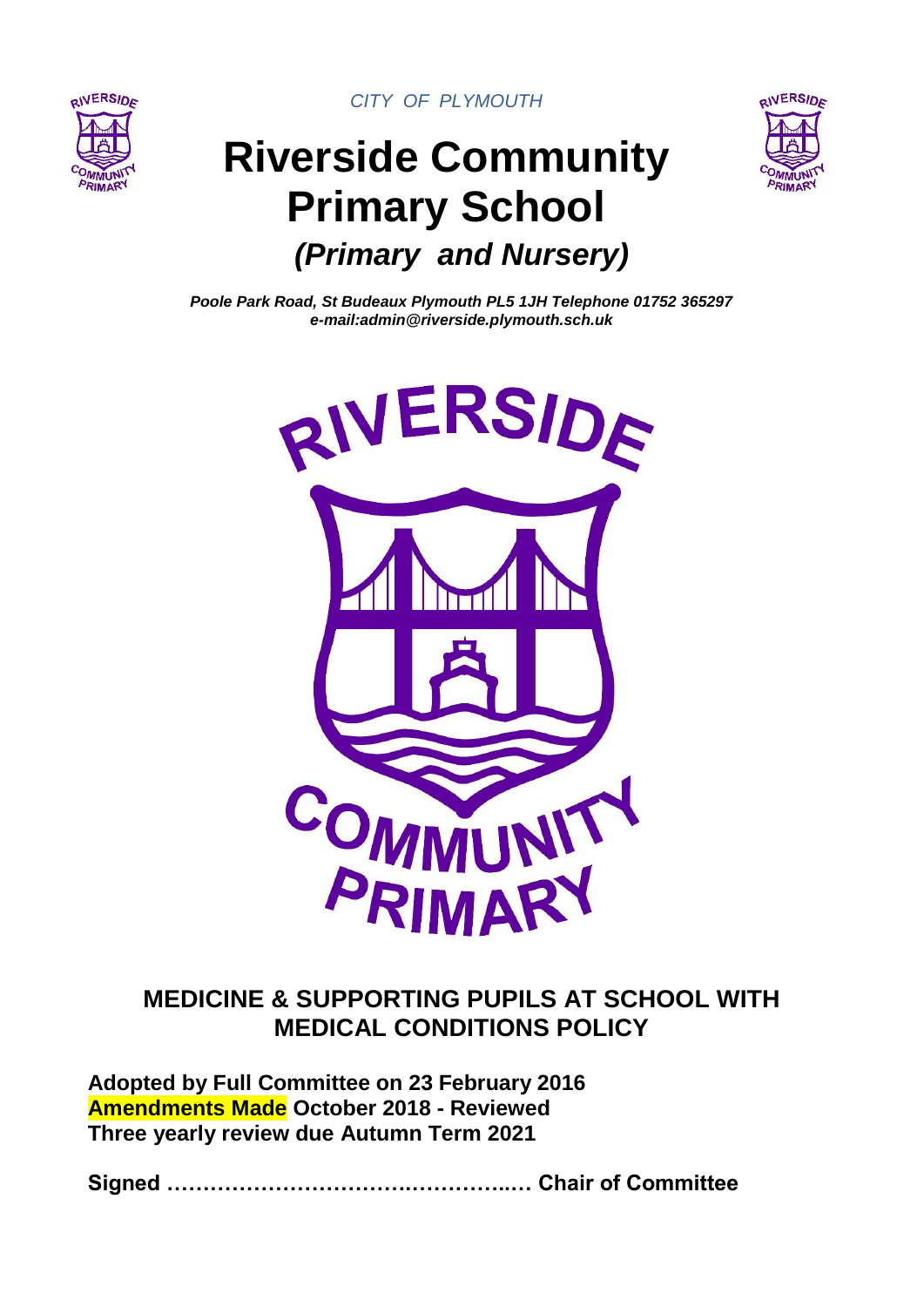# **Riverside Primary School Medicine and Supporting Pupils at School with Medical Conditions Policy**

Section 100 of the Children and Families Act 2014 places a duty on the Governing Body and Senior Leadership Team to make arrangements for supporting pupils at Riverside Primary School with medical conditions. Pupils with special medical needs have the same right of admission to school as other children and cannot be refused admission or excluded from school on medical grounds alone. However, teachers and other school staff in charge of pupils have a common law duty to act in the place of the parent/carer and may need to take swift action in an emergency. This duty also extends to teachers leading activities taking place off the school site, this could extend to a need to administer medicine. The prime responsibility for a child's health lies with the parent/carer who is responsible for the child's medication and should supply the school with information. The school takes advice and guidance from the Plymouth City Council **Supporting pupils at school with medical conditions (2017)** which encourages self-administration of medication when possible. Contact details for our School Nurse can be found the on the school's website.

This Policy will be reviewed regularly and will be readily accessible to Parents/Carers and staff through our school website.

# **Policy Implementation**

All schools and academies are expected by Ofsted to have a policy dealing with medical needs and to be able to demonstrate that this is implemented effectively. The overall responsibility for the successful administering and implementation of this Policy is given to Brian Jones, Head Teacher. He will also be responsible for ensuring that sufficient staff are suitably trained and will ensure cover arrangements in case of staff absences or staff turnover to ensure that someone is always available and on site.

Natalie Turnock, Deputy Head Teacher is responsible for risk assessments for school visits and other school activities outside of the normal timetable and Ann Warren, Inco, for the monitoring of individual healthcare plans and the running of the First Aid room and team.

All staff will be expected to show a commitment and awareness of children's medical conditions. All new members of staff will be inducted into the arrangements and guidelines set out in this Policy.

#### **Definitions of Medical Conditions:**

Pupils' medical needs may be broadly summarised as being of two types:

- Short-term affecting their participation in school activities because they are on a course of medication.
- Long-term potentially limiting their access to education and requiring extra care and support (deemed special medical needs).

#### **The Role of Staff at Riverside Primary School**

Some children with medical conditions may be disabled. Where this is the case governing bodies must comply with their duties under the Equality Act 2010. Some may also have Special Educational Needs and may have a Education, Health and Care (EHC) plan which brings together health and social care needs, as well as their special educational provision. For children with SEN, this guidance should be read in conjunction with the SEND Code of Practice and the Riverside Primary School SEND Information Report.

If a child is deemed to have a long-term medical condition, the school will ensure that arrangements are in place to support them. In doing so, we will ensure that such children can access and enjoy the same opportunities at school as any other child. The school, health professionals, Parents/Carers and other support services will work together to ensure that children with medical conditions receive a full education, unless this would not be in their best interests because of their health needs. In some cases this will require flexibility and involve, for example, programmes of study that rely on part time attendance at school in combination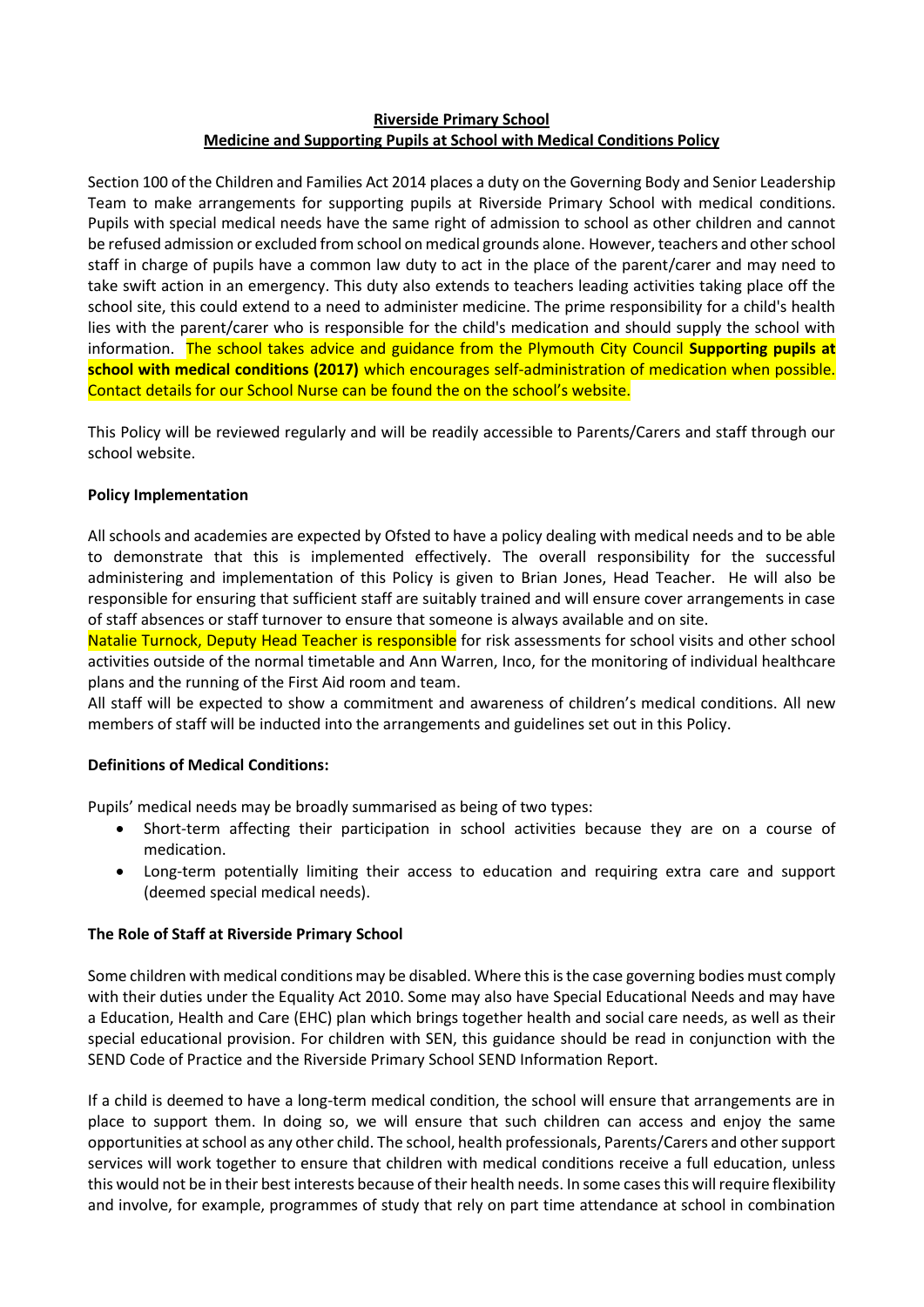with alternative provision arranged by the Local Authority and health professionals. Consideration will also be given as to how children will be reintegrated back into school after long periods of absence.

Staff must not give prescription medicines or undertake health care procedures without appropriate training (updated to reflect any Individual Health Care Plans). At the school, we recognise that a first-aid certificate does not constitute appropriate training in supporting children with medical conditions. Healthcare professionals, including the school nurse, who we have regular access to, will provide training and subsequent confirmation of the proficiency of staff in a medical procedure, or in providing medication.

#### **Procedures to be followed when Notification is received that a Pupil has a Medical Condition**

We will ensure that the correct procedures will be followed whenever we are notified that a pupil has a diagnosed medical condition. Procedures will be in place to cover any transitional arrangements between schools, the process to be followed upon reintegration or when pupil's needs change and arrangements for any staff training or support. For children starting at Riverside Primary School, arrangements will be in place in a timely manner as agreed with parents. In cases, such as a new diagnosis or children moving to Riverside Primary School mid-term, we will make every effort to ensure that arrangements are put in place within two weeks.

In making the arrangements, the school will take into account that medical conditions which require support at school will possibly affect quality of life and may be life-threatening. We will also acknowledge that some will be more obvious than others. We will therefore ensure that the focus is on the needs of each individual child and how their medical condition impacts on their school life. The school will ensure that arrangements give Parents/Carers and pupils confidence in the school's ability to provide effective support for medical conditions in school. The arrangements will show an understanding of how medical conditions impact on a child's ability to learn, as well as increase their confidence and promote self-care. We will ensure that staff are properly trained to provide the support that pupils need. The school will ensure that arrangements are clear and unambiguous about the need to actively support pupils with medical conditions to participate in school trips and visits, or in sporting activities, and not prevent them from doing so. The school will make arrangements for the inclusion of pupils in such activities with any reasonable adjustments as required unless evidence from a clinician such as a GP states that this is not possible. The school will make sure that no child with a medical condition is denied admission or prevented from attending the School because arrangements for their medical condition have not been made. However, in line with our Safeguarding duties, we will ensure that pupils' health is not put at unnecessary risk from, for example infectious diseases. We will therefore not accept a child in school at times where it would be detrimental to the health of that child or others.

Where a child has an Individual Health Care Plan, this should clearly define what constitutes an emergency and explain what to do, including ensuring that all relevant staff are aware of emergency symptoms and procedures. Other pupils in the school should know what to do in general terms, such as informing a teacher immediately if they think help is needed. If a child (regardless of whether they have an Individual Health Care Plan) needs to be taken to hospital, staff should stay with the child until the Parent/Carer arrives, or accompany a child taken to hospital by ambulance.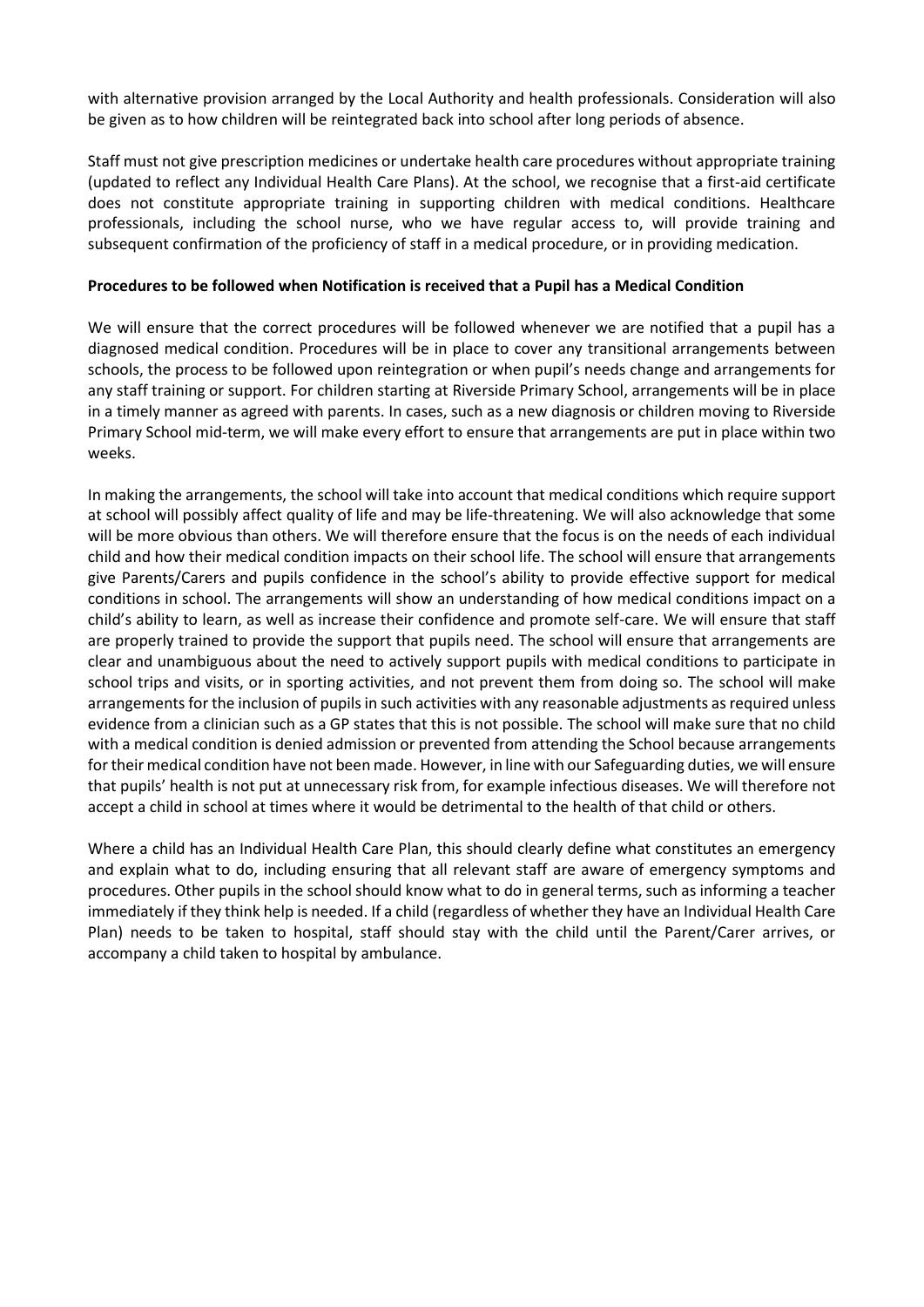#### **Individual Health Care Plans**

Individual Health Care Plans will be written and reviewed and will be the responsibility of all members of staff supporting the individual children to ensure that the Plan is followed. The class teacher, Head teacher and INCO will be responsible for the child's development and ensuring that they and their medical conditions are supported at school.

Individual Health Care Plans will help to ensure that the school effectively supports pupils with medical conditions, whether they are short or long term. They will provide clarity about what needs to be done, when and by whom. However, not all children will require one. The School, health care professional and Parents/Carers should agree, based on evidence, when a Health Care Plan would be appropriate.

Individual Health Care Plans will be easily accessible to all who need to refer to them, while preserving confidentiality. Plans will capture the key information and actions that are required to support the child effectively. The level of detail within plans will depend on the complexity of the child's condition and the degree of support needed. Where a child has SEN but does not have an EHC plan, their SEND should be mentioned in their Individual Health Care Plan. The Individual Health Care Plan must be completed by the Lead Professional (usually the INCO) with support from Parents/Carers, and if relevant a healthcare professional. Pupils should also be involved whenever appropriate. The responsibility for ensuring it is finalised and implemented rests with the school.

The school will ensure that Individual Health Care Plans are reviewed at least annually or earlier if evidence is presented that the child's needs have changed. They will be developed and reviewed with the child's best interests in mind and ensure that the school assesses and manages risks to the child's education, health and social well-being and minimises disruption. Where the child has a SEN identified in an EHC plan, the Individual Health Care Plan should be linked to or become part of that EHC plan.

It is a necessity to include the following in an Individual Health Care Plan;

- the medical condition, it's triggers, signs, symptoms and treatments
- the pupil's resulting needs, including medication (dose, side-effects and storage) and other treatments, time, facilities, equipment, testing, access to food and drink where this is used to manage their condition, dietary requirements and environmental issues e.g. crowded/noisy conditions, travel time between lessons;
- specific support for the pupil's educational, social and emotional needs for example, how absences will be managed, requirements for extra time to complete tests, use of rest periods or additional support in catching up with lessons, counselling sessions
- the level of support needed, (some children will be able to take responsibility for their own health needs), including in emergencies. If a child is self-managing their medication, this should be clearly stated with appropriate arrangements for monitoring
- who will provide this support, their training needs, expectations of their role and confirmation of proficiency to provide support for the child's medical condition from a healthcare professional; and cover arrangements for when they are unavailable
- who in the school needs to be aware of the child's condition and the support required;
- arrangements for written permission from Parents/Carers for medication to be administered by a member of staff, or self-administered by the pupil during school hours
- separate arrangements or procedures required for school trips or other school activities outside of the normal school timetable that will ensure the child can participate, e.g. risk assessments;
- where confidentiality issues are raised by the Parents/Carers or child, the designated individuals to be entrusted with information about the child's condition;
- what to do in an emergency, including whom to contact, and contingency arrangements. Some children may have an Emergency Health Care Plan prepared by their lead clinician that could be used to inform development of their Individual Health Care Plan. The Emergency Health Care Plan will not be the school's responsibility to write or review.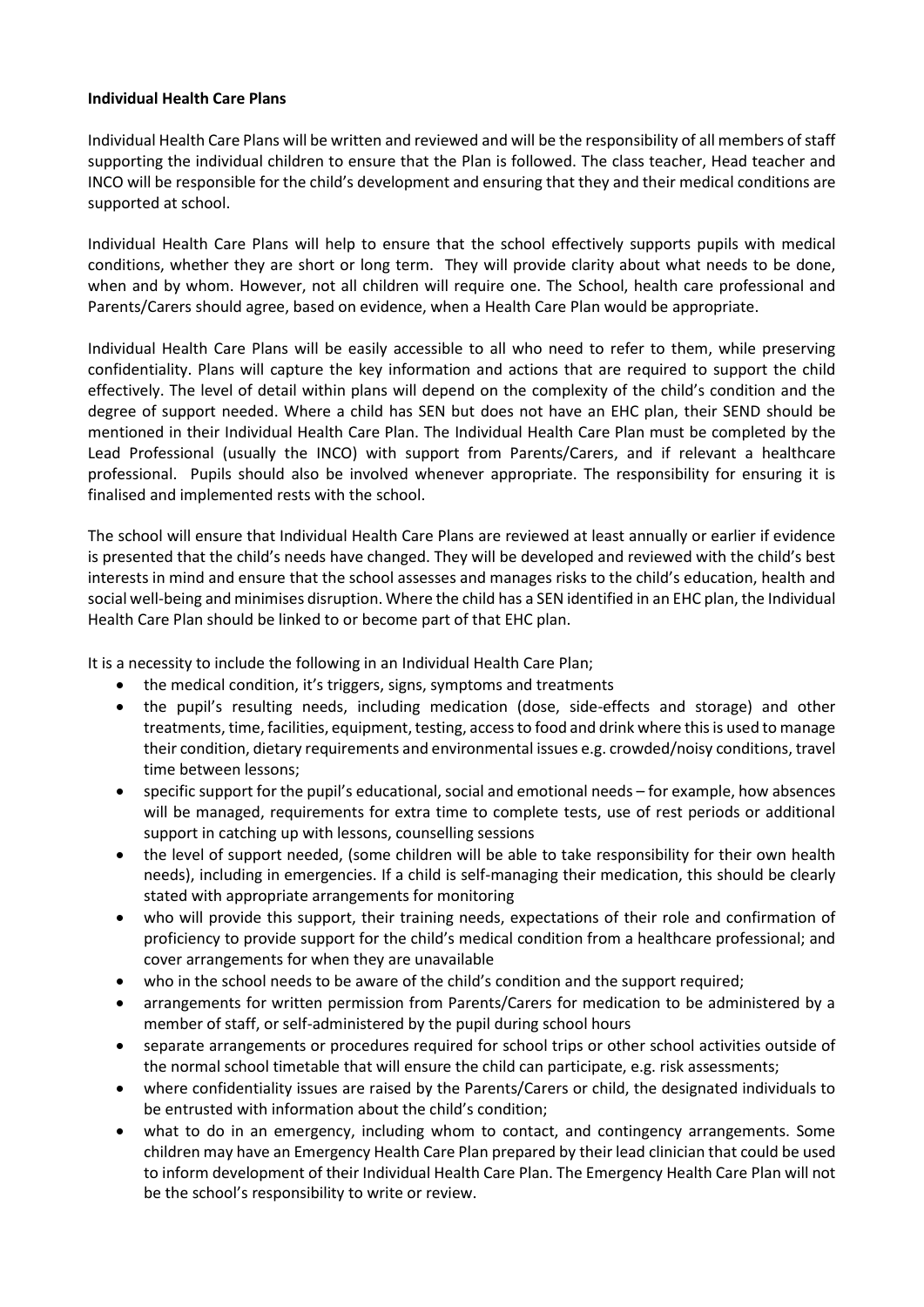# **The Child's Role in managing their own Medical Needs**

If it is deemed, after discussion with the Parents/Carers, that a child is competent to manage their own health needs and medicines, the school will encourage them to take responsibility for managing their own medicines and procedures. This will be reflected within Individual Health Care Plans.

If it is vital that a child carries their medication about their person, e.g. insulin/epipen and the child is deemed responsible enough, this will be encouraged. However, failing this, medication (except for inhalers) will be kept under lock and key to ensure that the safeguarding of other children is not compromised. This will be kept either in the classroom or medical room. The school also recognises that children who take their medicines themselves or manage procedures may require an appropriate level of supervision. If a child is not able to self-medicate then relevant staff will administer medicines and manage procedures for them.

If a child refuses to take medicine or carry out a necessary procedure, staff should not force them to do so but instead follow the procedure agreed in the Individual Health Care Plan. Parents/Carers should be informed, outside of the review, so that alternative options can be considered.

# **Managing Medicines**

The following are the procedures to be followed for managing medicines:

- Medicines should only be administered at the school when it would be detrimental to a child's health or school attendance not to do so.
- No child under 16 should be given prescription or non-prescription medicines without their Parents/Carers written consent.
- We will administer non-prescription medicines to a child, if a Parent/Carer provides the medicine in the original container and it is in date. A Parent/Carer will need to complete and sign a consent form.
- The school will only accept prescribed medicines that are in-date, labelled, provided in the original container as dispensed by a pharmacist and include instructions for administration, dosage and storage. The exception to this is insulin which must still be in date, but will generally be available inside an insulin pen or a pump, rather than in its original container.
- Most medicines (except some emergency medicines see below) will be stored safely in the Medical Room, others will be held within the classroom in a locked box. Children should know where their medicines are at all times and be able to access them immediately. Where relevant, they should know who holds the key to the storage facility.
- Medicines and devices such as asthma inhalers, blood glucose testing meters and adrenaline pens should be always readily available to children and be stored where both class teacher and child know how to find them. If a child requires an asthma inhaler it is crucial that there is an inhaler in the school at all times.
- During school trips, the first aid trained member of staff/member of staff in charge of first aid will carry all medical devices and medicines required.
- Staff administering medicines should do so in accordance with the prescriber's instructions. The school will keep a record of all medicines administered to individual children, stating what and how much was administered, when and by whom. Any side effects of the medication to be administered at the school should be noted. Written records are kept of all medicines administered to children. These records offer protection to staff and children and provide evidence that agreed procedures have been followed.
- When no longer required, medicines should be returned to the Parent/Carer to arrange for safe disposal. Sharps boxes should always be used for the disposal of needles and other sharps.
- In the case of an emergency, a spoonful of Calpol can be administered by a First Aider. An example would be where a child has a very high temperature but the parents are going to be a while picking the child up from school. The First Aider would make the decision after consultation with a member of the Senior Management Team.